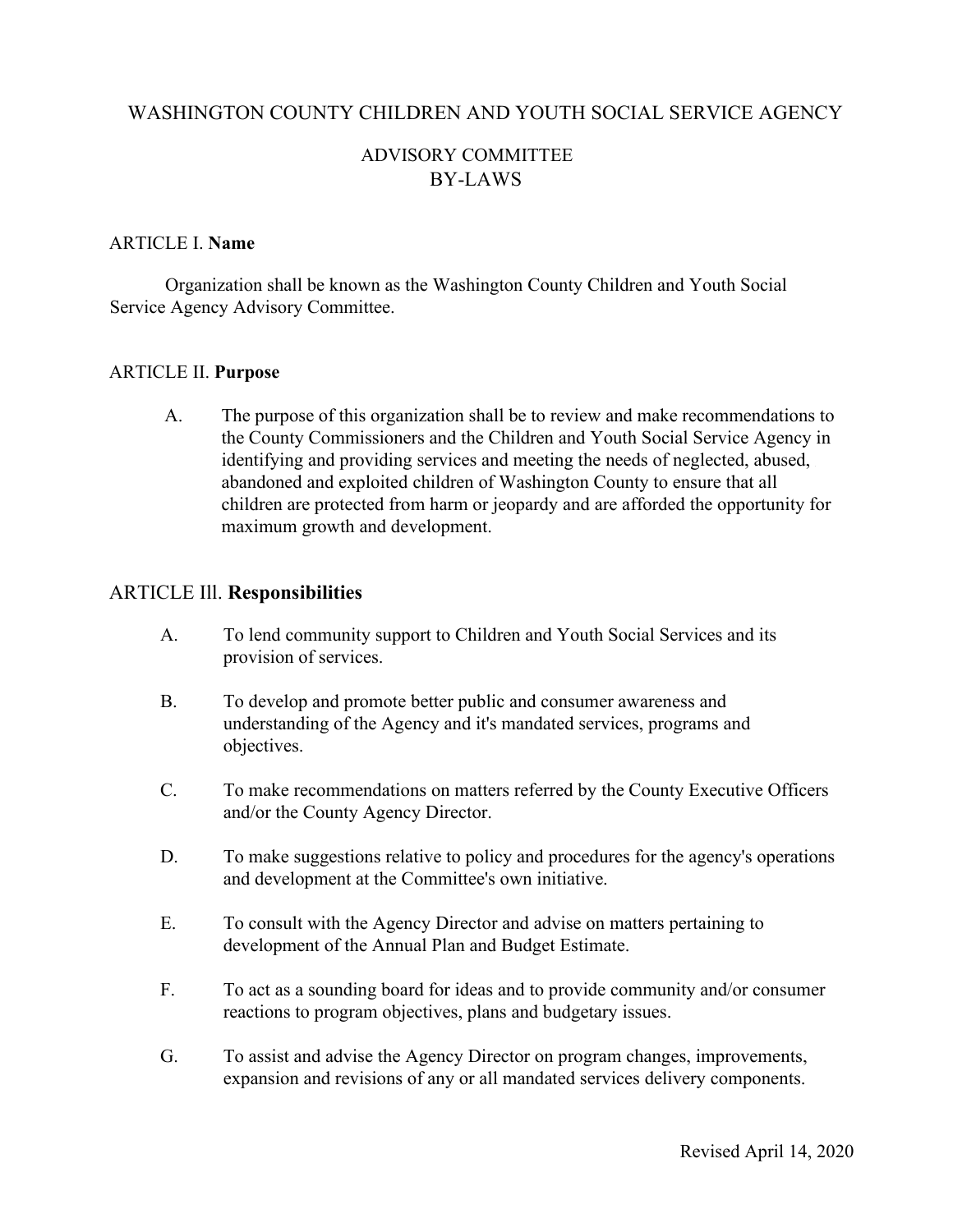- H. To assist the County Executives and County Agency Director in assuring that all children of Washington County are afforded the opportunity to be protected from harm and jeopardy and that their health and welfare is maintained for maximum growth and development.
- I. To establish procedures for the receipt of gifts and donations and to ensure that any gifts and donations are utilized for the benefit of the children receiving services from Children and Youth.
- J. To provide representation of Washington County in respect to geographic, racial and sex population relative to planning and provision of services through Children and Youth.

### ARTICLE IV. **Limitations**

- A. Shall not function as the public relations arm of the Children and Youth Social **Services**
- B. Shall not function as a decision making body for Children and Youth.
- C. Shall not function as an advocate for Children and Youth staff relative to personnel issues or bargaining unit concerns.
- D. Shall not advocate for services and/or programs that are within the mandates of Children and Youth Social Services Agency as determined by Department of Public Welfare.

### ARTICLE V. **Membership**

- A. Membership on the Advisory Committee shall be representative of the population based demographics and the geographic areas of Washington County.
- B. Members shall be selected and recommended jointly by the Agency Director and the Advisory Committee at large.
- C. Appointment to the committee shall be by the Board of County Commissioners.
- D. Committee membership shall not be less than eleven (11) and no more than fifteen  $(15)$ .
	- 1. In no case shall an individual elected to a Washington County Office serve as a member of the committee.
	- 2. County Commissioners and Agency Director shall serve as members' exofficio.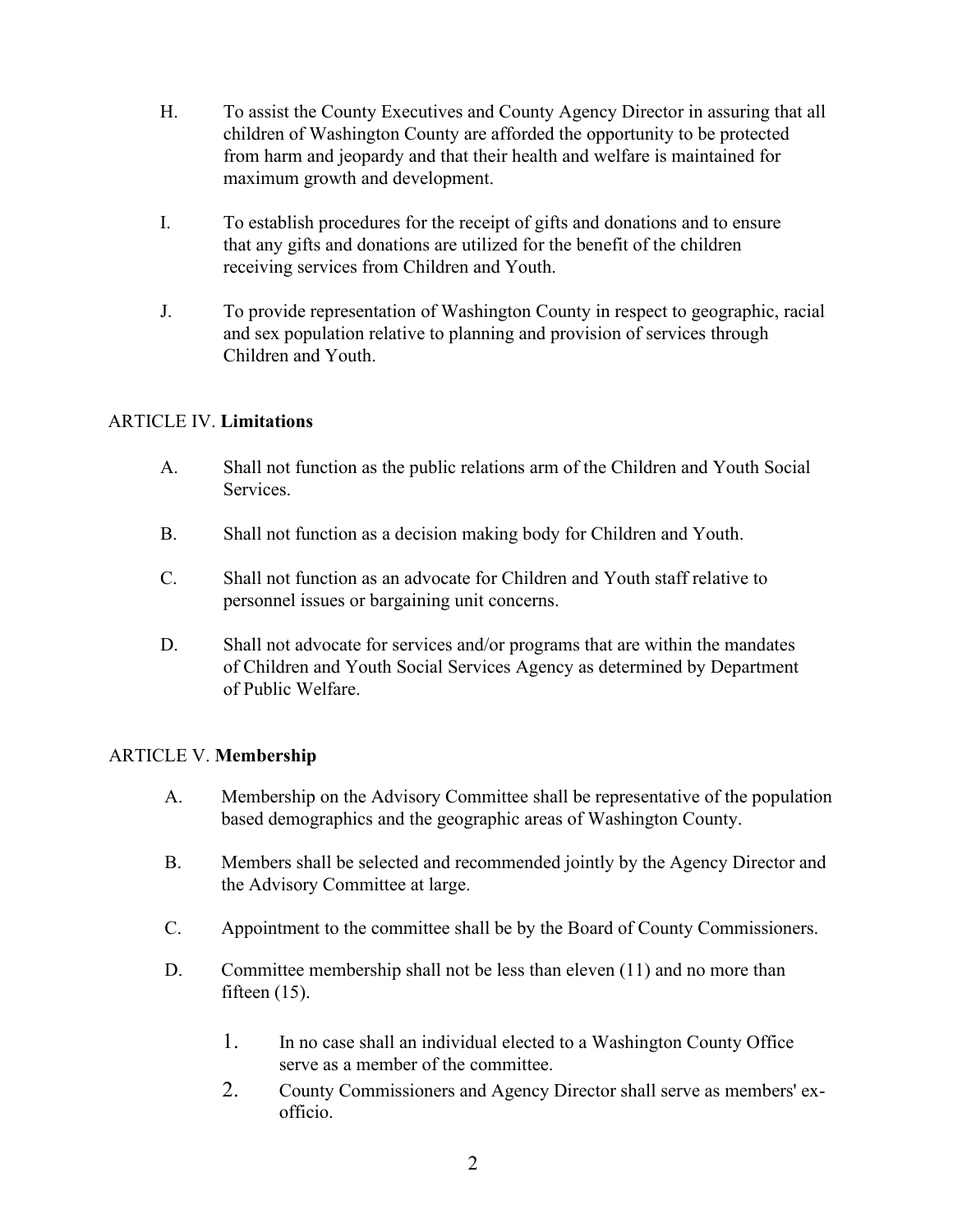- E. Committee members shall be appointed for a two (2) year term.
	- 1. Membership shall provide for rotation membership.
	- 2. As a member leaves the Committee, a new member shall be immediately appointed to fill the existing vacancy.
- F. No member shall be absent for more than three (3) successive meetings without reasonable excuse or explanation.
	- 1. Notification of absence may be made to the Agency Director or designated representative of the Agency Director
	- 2. Three (3) Un-excused absences shall result in removal from the **Committee** 
		- (a) Recommendation for removal shall be received from the floor at the first regular Advisory Committee meeting following the third absence.
		- (b) Recommendation for removal shall be submitted for approval by the Board of County Commissioners with a recommendation for a new member to be immediately appointed by the County Commissioners to fill the existing vacancy.

# ARTICLE VI. **Organization**

- A. Officers of the Advisory Committee shall include: Chairman, Vice-Chairman, Secretary and Treasurer.
	- 1. Nominations for Officers shall take place on the first meeting following the fiscal new year — July or, as needed when an appointment or election is mandated due to vacancy.
	- 2. Election of officers shall take place at the second meeting of the new fiscal year — August or, as needed when an appointment or election is mandated due to vacancy.
	- 3. Officers shall take office on the third meeting of the fiscal year September or, as needed, when mandated due to vacancy.
- B. Meetings of the Advisory Board shall take place monthly, with alternating times between morning, afternoon, and evening, unless otherwise called by the Chairman or Agency Director.
	- 1. Meetings shall take place at the Union Grill Restaurant, Wheeling Street, Washington, PA, unless otherwise called by the Chairman or Agency Director relative to date, time and/or location unless the board is meeting outside of normal business hours or the restaurant cannot accommodate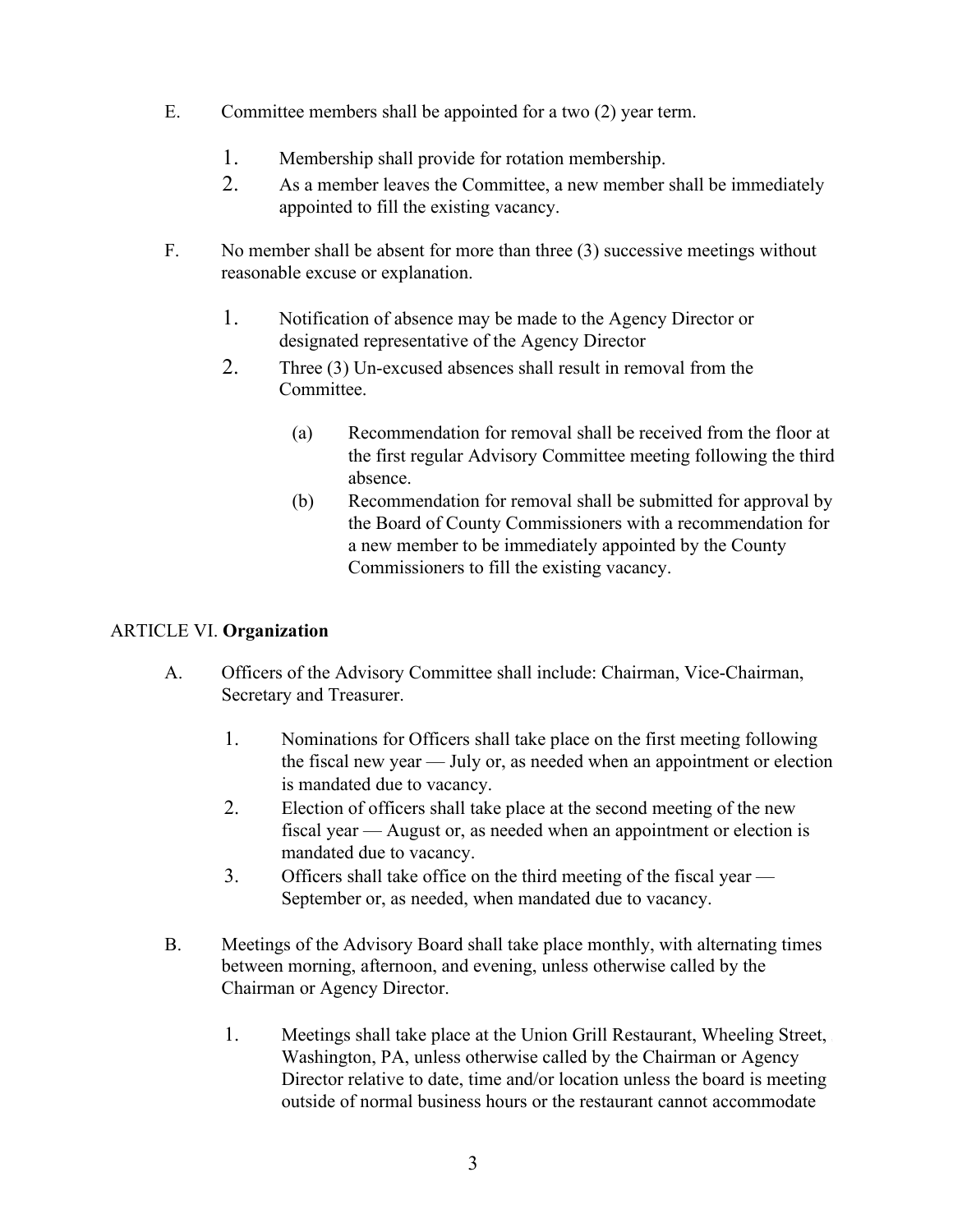the board's meeting request. At that time, a mutually agreed upon location will be offered and voted on.

- 2. Special meetings may be called at the discretion of the Advisory Committee Chairman or Agency Director.
- 3. Meeting schedule shall be posted within thirty (30) days following installation of officers.
- C. All meetings of the Advisory Committee shall abide by Roberts Rules of Order.
- D. The Advisory Committee Chairman in consultation with the Agency Director shall plan meetings jointly.
	- 1. Any member of the Committee may request of the Chairman topics for discussion or other relevant agenda topics.
	- 2. Minutes of all Advisory Committee meetings shall be recorded and maintained on file.
- E. The Advisory Committee in order to conduct its functions and responsibilities as effectively as possible shall establish sub-committees.
	- 1. Standing sub-committees shall include: By-laws, Nominating/Membership, Goals/Budget and Public Relations.
	- 2. Sub-Committee Chairperson shall submit report at each advisory committee meeting.

# ARTICLE VII. **Procedures**

- A. Advisory Committee meetings shall be viewed as valid if a majority of the total membership is in attendance.
- B. Action of the Advisory Committee requires a vote by a majority of the members in attendance or available to vote.
	- 1. The Advisory Committee may conduct a vote via technological means when action is needed prior to the next scheduled meeting. Examples of this include texting, email, or a vote via zoom. The outcome of this vote will be captured in the next scheduled meeting minutes.

# ARTICLE VIII. **Amendment of By-Laws**

The Advisory Committee may propose amendments to these by-laws for approval by the County Commissioners.